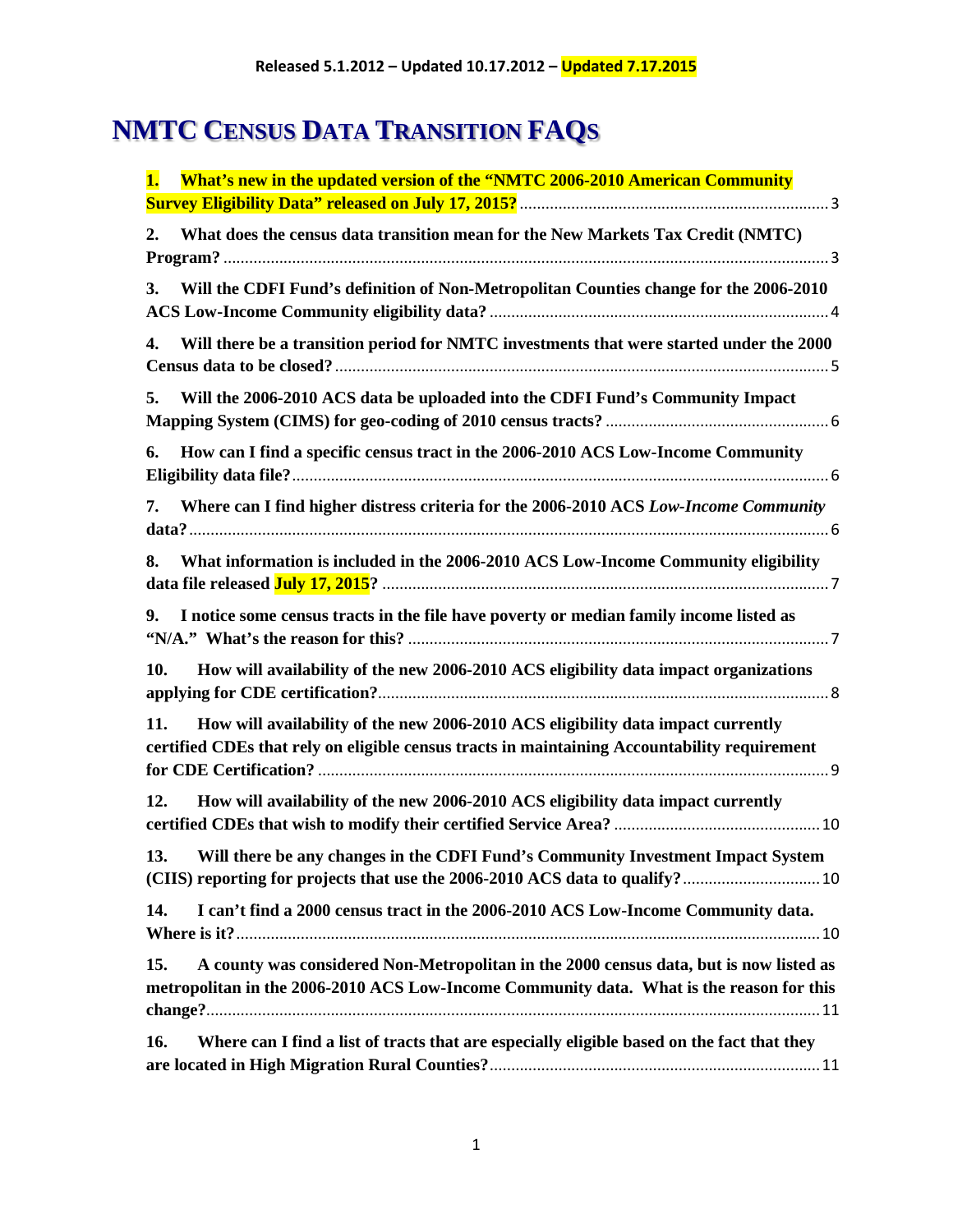## **Released 5.1.2012 – Updated 10.17.2012 – Updated 7.17.2015**

| <b>17.</b> | My CDE plans to qualify a potential investment using the IRS Regulations on Targeted  |  |
|------------|---------------------------------------------------------------------------------------|--|
|            | Populations under Section $45D(e)(2)$ . Will the transition to the 2006-2010 American |  |
|            |                                                                                       |  |
| 18.        |                                                                                       |  |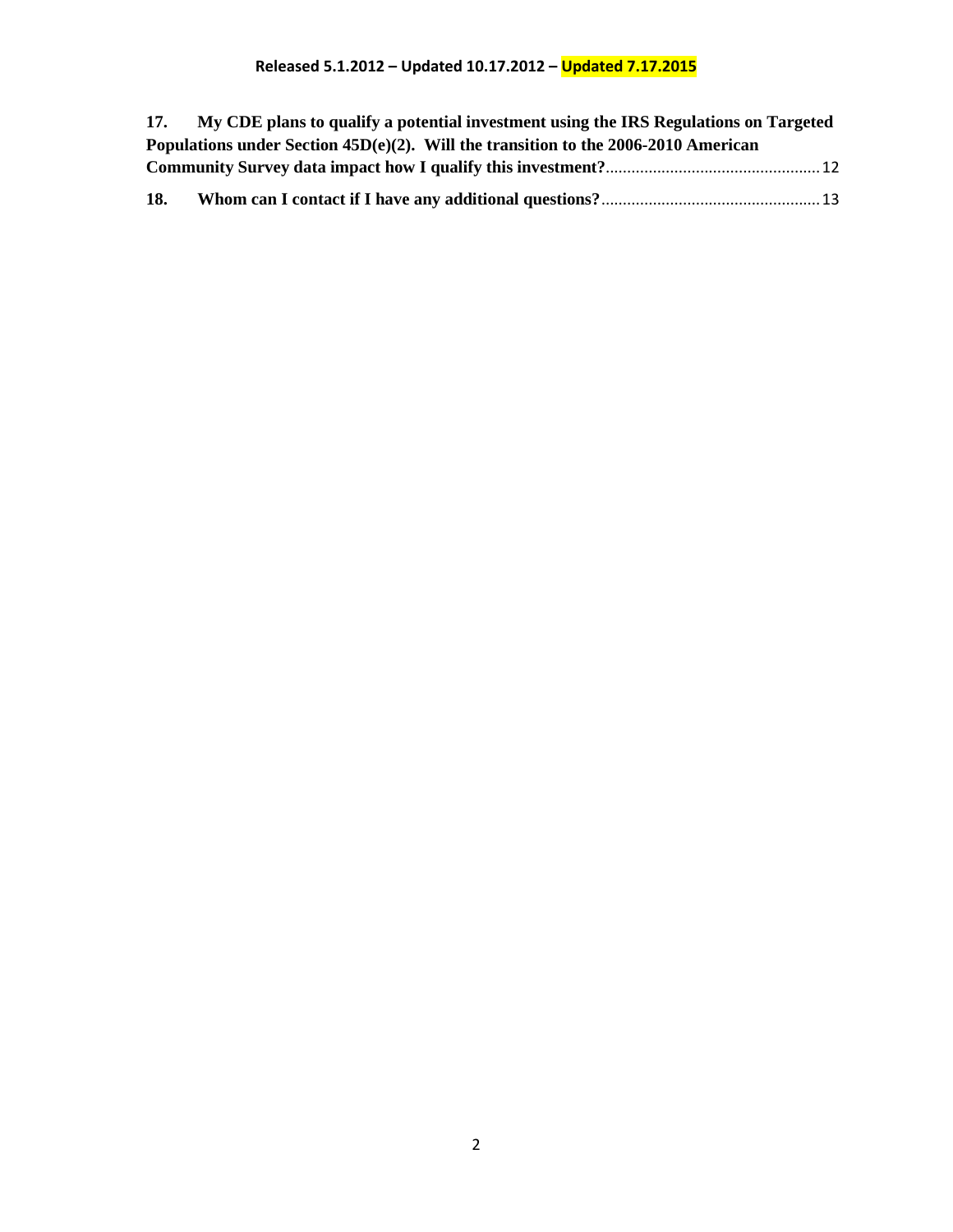**Note:** Revisions from the previous version of the document (released 10/17/2012) are highlighted.

## <span id="page-2-0"></span>**1. What's new in the updated version of the "NMTC 2006-2010 American Community**

The data file has been updated to provide additional eligibility data based on the 2010 Census for the Island Areas of the United States (American Samoa, Guam, Northern Mariana Islands, and US Virgin Islands) for which supplemental data was released on by the Census Bureau on June 27, 2013. The dataset has also been updated to provide a calculation of the ratio of the census tract unemployment ratio to the applicable national unemployment ratio for all census tracts. Please note that the eligibility data for the 50 states, District of Columbia, and Puerto Rico has not changed.

Correspondingly, the Census Transition FAQ document has been updated to provide additional guidance on the transition to the new NMTC eligibility data for the Island Areas of the United States. Additionally, other parts of the FAQ have been updated to reflect the most currently available guidance on these issues. Additions to the FAQ appear highlighted in yellow.

### <span id="page-2-1"></span>**2. What does the census data transition mean for the New Markets Tax Credit (NMTC) Program?**

From 2002 to 2012, the New Markets Tax Credit (NMTC) Program has used income and poverty data from the 2000 census to define NMTC Program eligible Low-Income Communities (LICs). Based on the NMTC Program authorizing statute, a Low-Income Community is defined as:

any population census tract where the poverty rate for such tract is at least 20% or in the case of a tract not located within a metropolitan area, median family income for such tract does not exceed 80% of statewide median family income, or in the case of a tract located within a metropolitan area, the median family income for such tract does not exceed 80% of the greater of statewide median family income or the metropolitan area median family income.

The 2010 Census created an updated set of census tracts. For the 50 states and the District of Columbia, the 2010 Census had 73,057 total tracts compared with the 65,443 in the 2000 Census. As a result, the CDFI Fund updated its list of NMTC-eligible Low-Income Communities and Areas of Higher Distress in 2012 to align with the 2010 census tracts for the 50 states, the District of Columbia and Puerto Rico.

In order to create this updated list of NMTC-eligible Low-Income Communities and Areas of Higher Distress, the CDFI Fund utilized the 2006-2010 American Community Survey (ACS)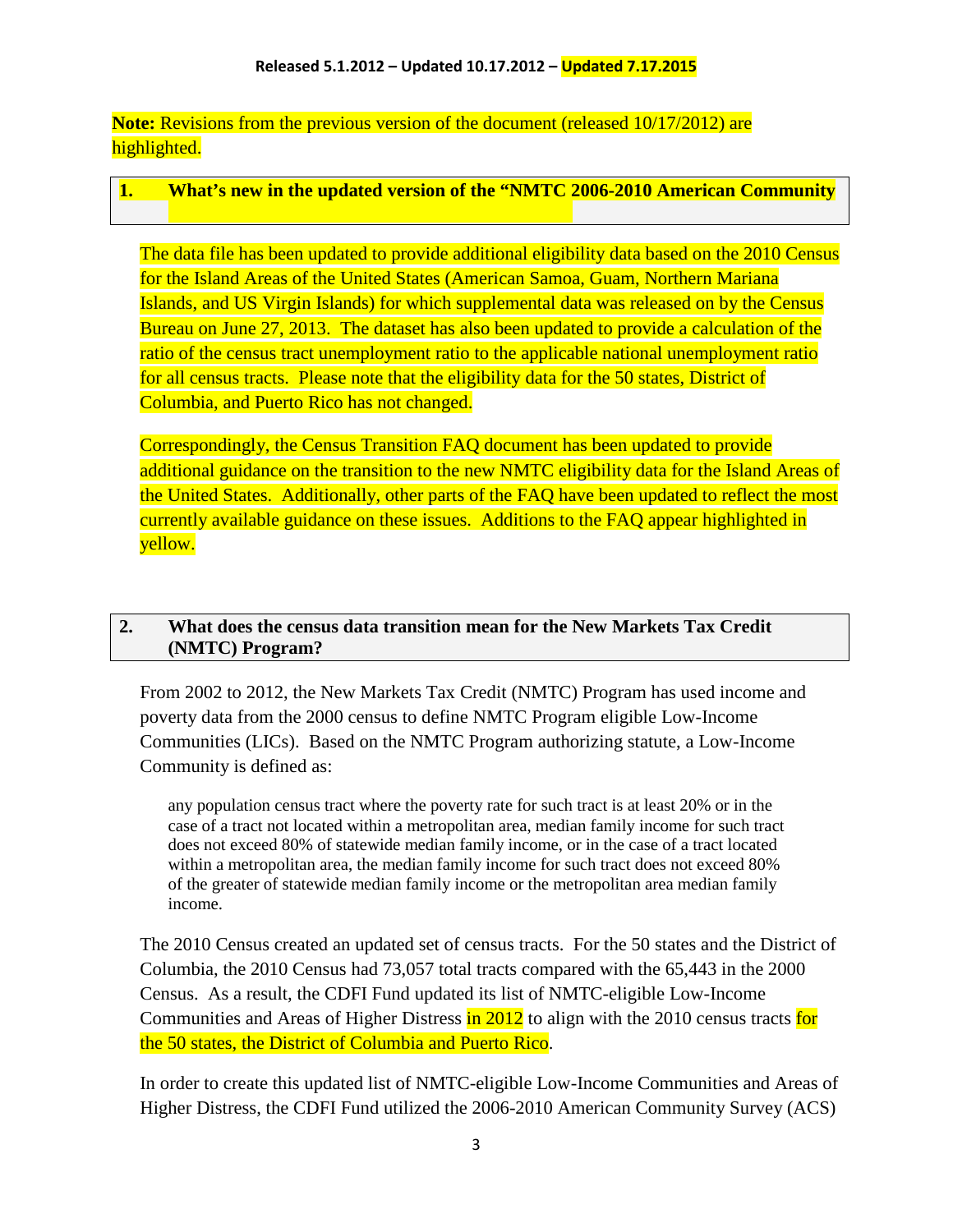data on income and poverty. The ACS has replaced the decennial Census "long form" data as the source of tract-level data on income and poverty for all states, Puerto Rico, and the District of Columbia. The 2006-2010 ACS Low-Income Community eligibility data is now available in tabular form on the CDFI Fund's website.

The Island Areas of the United States (American Samoa, Guam, Northern Mariana Islands, and the US Virgin Islands) were not covered by 2006-2010 ACS, which in 2012 was used to establish the new NMTC eligibility criteria for the 50 states, the District of Columbia and Puerto Rico. At that time, Community Development Entities (CDEs) were advised to continue to use the 2000 census data for the purposes of determining an LIC's eligibility in the Island Areas of the United States.

On June 27, 2013, the US Census Bureau released 2010 census tract level income and poverty data for the Island Areas of the United States. This new tract-level data allowed the NMTC Program to provide an updated list of eligible LICs in these areas. Beginning July 17, 2015, CDEs may begin to use the 2010 Census data for the Island Areas of the United States to qualify Qualified Low-Income Community Investments (QLICIs). This new eligibility data has been added to the "NMTC 2006-2010 American Community Survey Eligibility Data" file on the CDFI Fund's website.

Additionally, the 2010 Census for the Island Areas of the United States created an updated set of census tracts. For these geographies, the 2010 Census had 132 total tracts compared with the 130 in the 2000 Census. Please be aware that the boundaries of census tracts may have changed from the 2000 Census to 2010 Census, and that some tract numbers from the 2000 Census may have been replaced by new tract numbers in the 2010 Census.

## <span id="page-3-0"></span>**3. Will the CDFI Fund's definition of Non-Metropolitan Counties change for the 2006- 2010 ACS Low-Income Community eligibility data?**

The CDFI Fund will rely on OMB Bulletin 10-02 (released December 1, 2009) to define "Non-Metropolitan County" with respect to 2010 census tracts. The 2006-2010 ACS Low-Income Community eligibility data defines Non-Metropolitan Counties as counties not contained within a Metropolitan Statistical Area, as such term is defined in OMB Bulletin No. 10-02 (Update of Statistical Area Definitions and Guidance on Their Uses) and applied to the 20[1](#page-3-1)0 census tracts. $<sup>1</sup>$ </sup>

<span id="page-3-1"></span><sup>&</sup>lt;sup>1</sup> For the updated 2010 NMTC eligibility data for the Island Areas of the United States, the CDFI Fund will also use OMB Bulletin No. 10-02 as applied to the 2010 census tracts to define Non-Metropolitan Counties. All census tracts in the Island Areas of the United States are considered Non-Metropolitan under both the 2000 and 2010 Census NMTC eligibility data.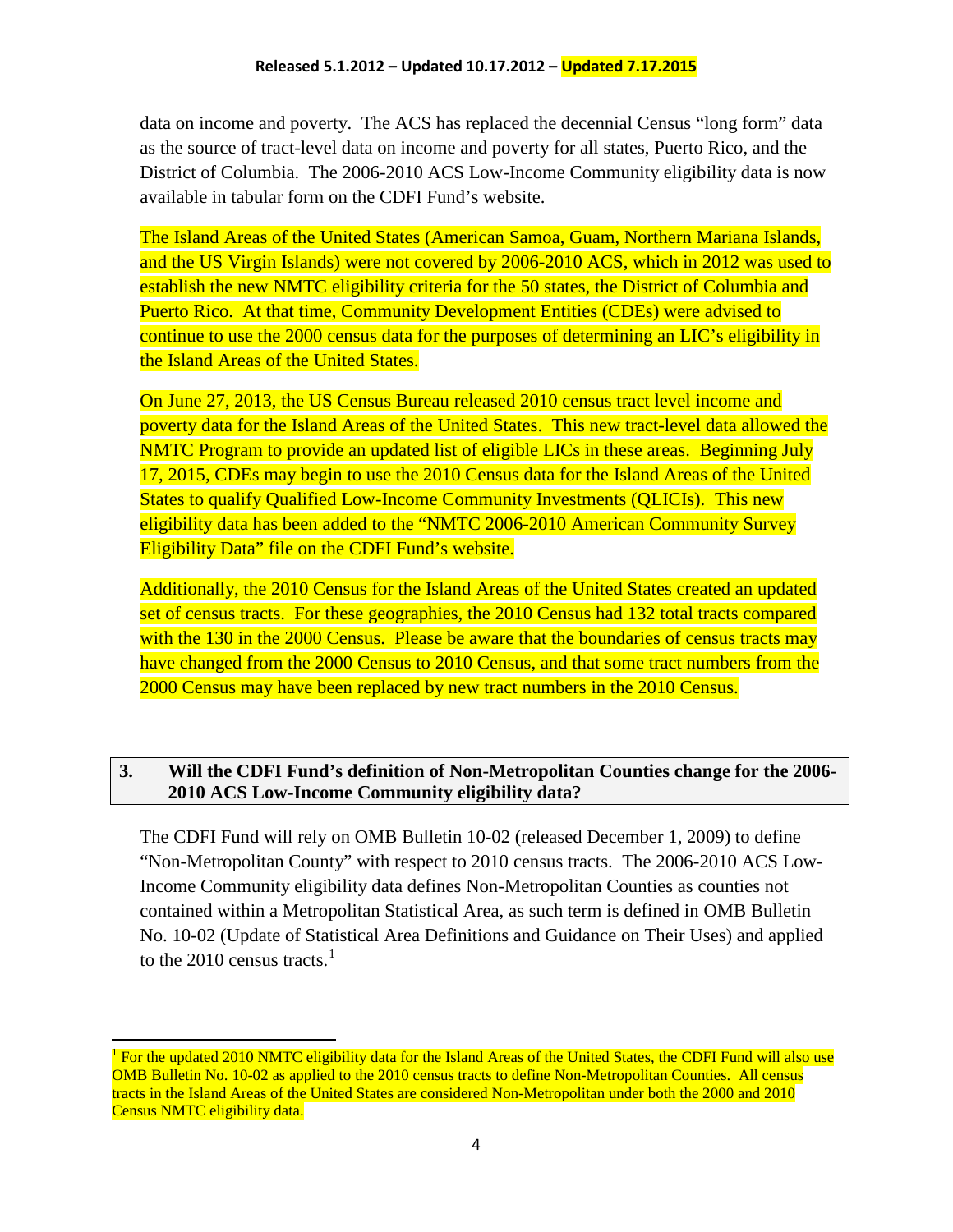#### <span id="page-4-0"></span>**4. Will there be a transition period for NMTC investments that were started under the 2000 Census data to be closed?**

Yes. The CDFI Fund recognizes that CDEs may have already begun to structure potential QLICIs based on the 2000 census data.

CDEs using 2000 census data to qualify investments must use 2000 census data to qualify Areas of Higher Distress, and must continue to use the definition of Non-Metropolitan County based on OMB Bulletin No. 99-04 as applied to the 2000 Census.

For investments made in the 50 states, the District of Columbia and Puerto Rico, a CDE that has been awarded NMTC allocation authority in the 2011 round (announced in February 2012) or earlier can use the following timelines for guidance on the data they should use to qualify potential investments.

QLICIs closed (meaning an investment for which the CDE has distributed cash proceeds from a Qualified Equity Investment (QEI) to a Qualified Active Low Income Community Business (QALICB)) **before May 1, 2012** must use 2000 Census data for determining Low-Income Community eligibility.

QLICIs closed **between May 1, 2012 and June 30, 2013** may use either 2000 Census data or 2006-2010 ACS data applied to the 2010 census tracts for determining Low-Income Community eligibility.

QLICIs closed **on or after July 1, 2013** must use 2006-2010 ACS data applied to the 2010 census tracts for determining Low-Income Community eligibility.

As Island Areas of the United States (American Samoa, Guam, Northern Mariana Islands, and US Virgin Islands) were not covered by the 2006-2010 ACS, CDEs operating in the Island Areas of the United States must use the following timeline guidance to determine the data they should use to qualify potential investments.

QLICIs closed **before July 17, 2015** must use 2000 Census data for determining Low-Income Community eligibility in the Island Areas of the United States.

QLICIs closed **between July 17, 2015 and July 16, 2016** may use either 2000 Census data or 2010 Census data for determining Low-Income Community eligibility in the Island Areas of the United States.

QLICIs closed **on or after July 17, 2016** must use 2010 Census data for determining Low-Income Community eligibility in the Island Areas of the United States.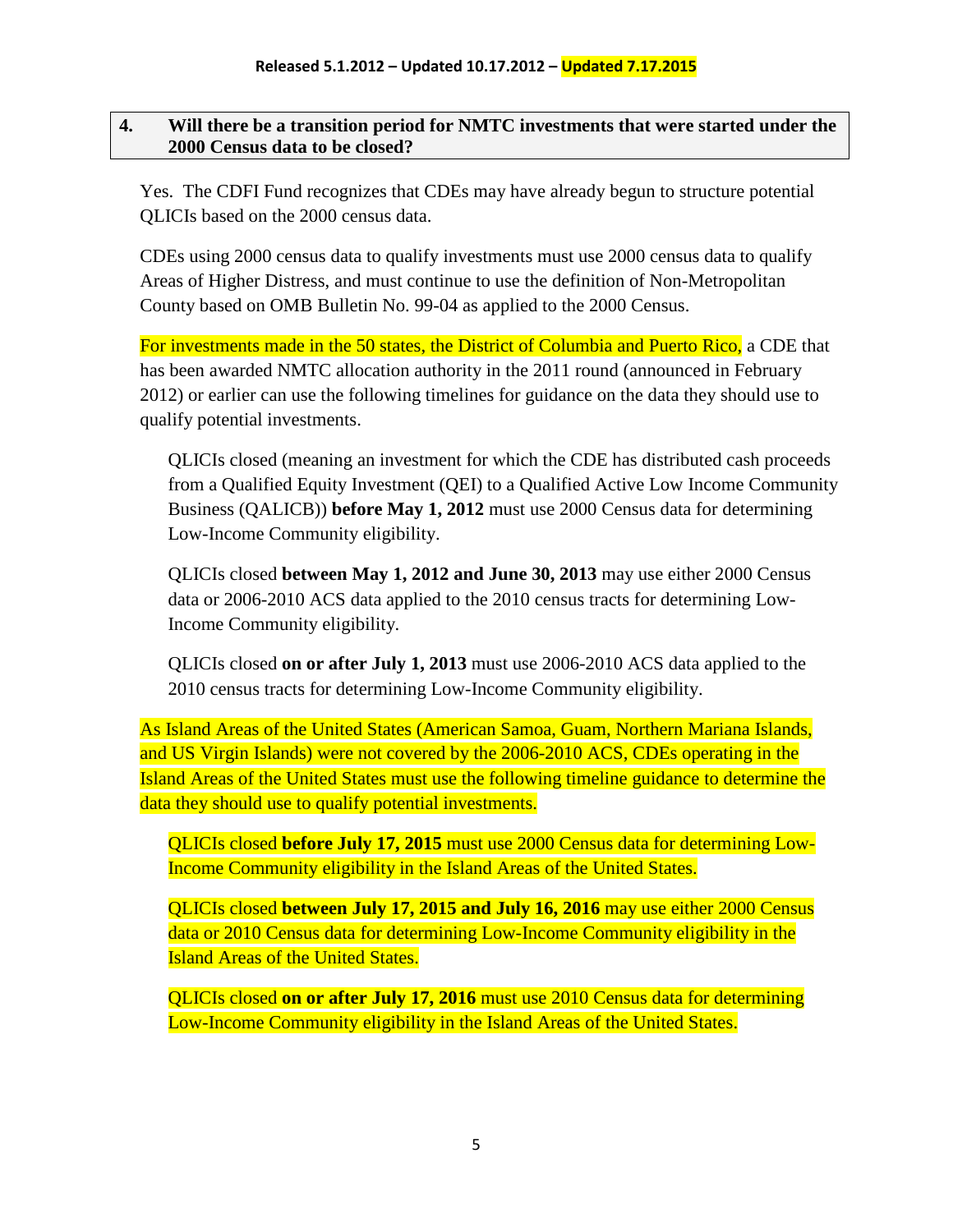#### <span id="page-5-0"></span>**5. Will the 2006-2010 ACS data be uploaded into the CDFI Fund's Community Impact Mapping System (CIMS) for geo-coding of 2010 census tracts?**

On December 11, 2013, the CDFI Fund launched CIMS3 – a more robust mapping system that allows user to geocode addresses to 2010 census tracts for the 2006-2010 ACS eligibility data in the 50 states, District of Columbia and Puerto Rico. This capability was not available in CIMS2. Prior to the launch of CIMS3, users were advised to use the Federal Financial Institutions Examination Council (FFIEC) Geocoding System to determine the appropriate 2010 census tract for a given address. However, given the launch of CIMS3, users should no longer use the FFIEC system. At this time, all users should use CIMS3 to find the appropriate census tract for a given address or project location. For additional guidance on using CIMS3, please refer to the CIMS page on the CDFI Fund's website and the current NMTC Compliance & Monitoring FAQ.

2010 eligibility data for the Island Areas of the United States has also been uploaded to CIMS3. Unfortunately, CIMS3 cannot provide geocoding services for these geographies. Users are advised to use the bookmarks in CIMS to navigate to these areas or to search by census tract.

#### <span id="page-5-1"></span>**6. How can I find a specific census tract in the 2006-2010 ACS Low-Income Community Eligibility data file?**

If you know the 11-digit census tract number, press "CRTL +  $F$ " to open the Find tool in Microsoft Excel. Then, enter the 11-digit tract in the Find box, and click "Find Next." This will then highlight the census tract you are looking for in the document.

#### <span id="page-5-2"></span>**7. Where can I find higher distress criteria for the 2006-2010 ACS** *Low-Income Community* **data?**

The "2006-2010 ACS Low-Income Community Eligibility" file released on May 1, 2012 includes information on the census tract's poverty rate, area median income, unemployment rate, and non-metropolitan status. Information on locating other Areas of Higher Distress can be found in the current version of the NMTC Compliance & Monitoring FAQ on the CDFI Fund's website.

Note: In order to determine the ratio of the census tract employment rate to the national unemployment rate in the 50 states, District of Columbia and Puerto Rico, divide the census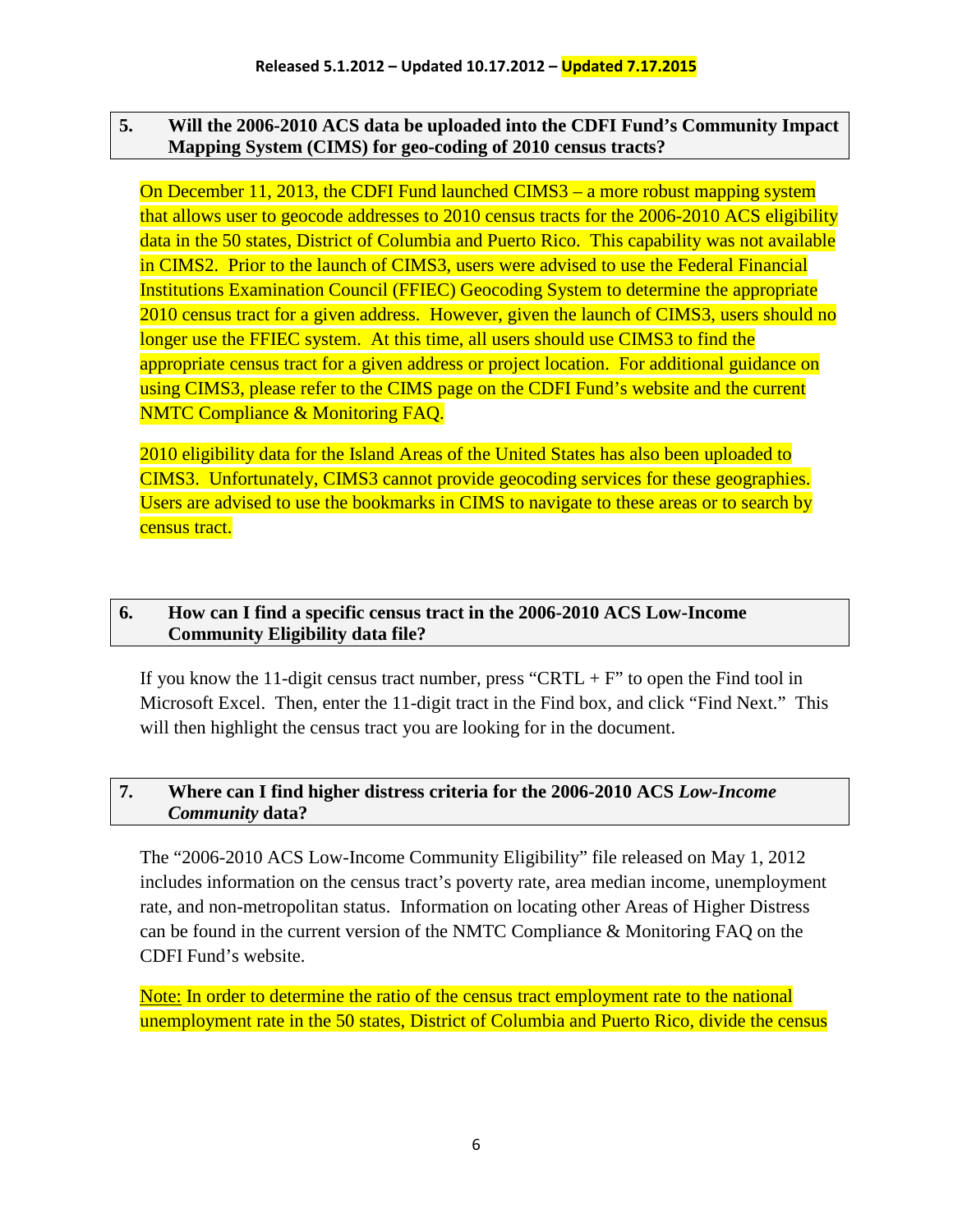tract unemployment rate by 7.9, which is the national unemployment rate based on the 2006-  $2010$  $2010$  ACS data. $^2$ 

#### <span id="page-6-0"></span>**8. What information is included in the 2006-2010 ACS Low-Income Community eligibility data file released July 17, 2015?**

The 2006-2010 ACS Low-Income Community eligibility data file released on May 1, 2012 included the following fields:

- 11 digit census tract
- State the tract is located in
- County
- Metropolitan Statistical Area (Metropolitan or Non-metropolitan)
- Poverty rate
- Population
- Percentage of applicable Area Median Family Income
- Tract unemployment rate
- NMTC Program Eligibility (Yes/No)

The data file released on July 17, 2015 features the same data for all of the above fields as well as a new data field that calculates the ratio of the census tract unemployment rate to the national unemployment rate.

More information on each of these fields will be contained in the "Data Notes" tab.

#### <span id="page-6-1"></span>**9. I notice some census tracts in the file have poverty or median family income listed as "N/A." What's the reason for this?**

The 2006-2010 ACS data set released by the U.S. Census Bureau for the 50 states, the District of Columbia and Puerto Rico contains 967 tracts with no data on poverty or income. The 2010 Census data for the Island Areas of the United States has 14 tracts with no data on poverty or income. A significant majority of these tracts have no population or a very low population. The Census Bureau was unable to estimate income or poverty for these tracts. The remainder has a population that is largely housed in group quarters, such as prisons or college dorms that are not included in the ACS income or poverty calculations.

<span id="page-6-2"></span> $2$  The eligibility data for the Island Areas of the United States comes from a different Census survey and thus has a different national unemployment rate than the 2006-2010 ACS data. To get the unemployment ratio for a census tract in the Island Areas of the United States (American Samoa, Guam, Northern Mariana Islands and the US Virgin Islands), divide the tract unemployment rate by 9.3, which the CDFI Fund has determined is the appropriate national rate with respect to these areas only.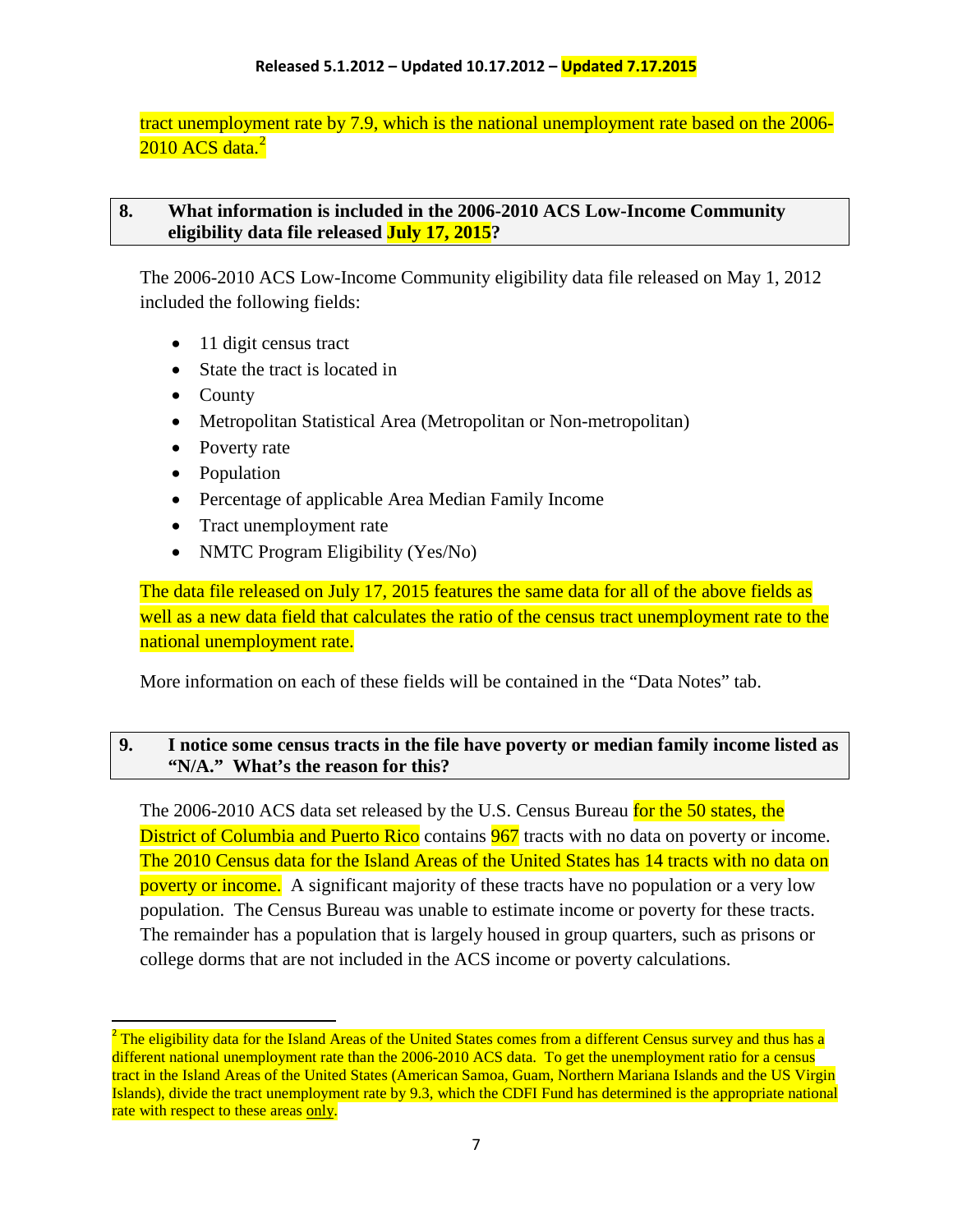#### <span id="page-7-0"></span>**10. How will availability of the new 2006-2010 ACS eligibility data impact organizations applying for CDE certification?**

As of May 1, 2012, organizations applying for CDE certification **must** use 2006-2010 ACS eligibility data to identify eligible LICs and LIC Representatives in the 50 states, District of Columbia and Puerto Rico.

Exception for certification of subsidiaries: CDE's applying for certification of a subsidiary of a CDE that has been awarded NMTC allocation authority in the 2011 round (announced in February 2012) or earlier can use the following timelines for guidance on the data to use to identify eligible LICs and LIC Representatives:

Certification applications for subsidiaries submitted **before May 1, 2012** must use 2000 Census data to identify eligible LICs and LIC Representatives.

Certification applications for subsidiaries submitted **between May 1, 2012 and June 30, 2013** may use either 2000 Census data or 2006-2010 ACS data applied to the 2010 census tracts data to identify eligible LICs and LIC Representatives.

Certification applications for subsidiaries submitted **on or after July 1, 2013** must use 2006-2010 ACS data applied to the 2010 census tracts to identify eligible LICs and LIC Representatives.

To geo-code an address based on the 2000 census LIC data, an organization should use the CDFI Fund's Community Impact Mapping System (CIMS). To geo-code an address based on the 2006-2010 ACS LIC data, an organization should follow the guidance in **Question**  $#5$ of this document. Please note, if you are using 2000 census LIC data to demonstrate accountability to LICs, you must use that data consistently throughout your subsidiary CDE application. Similarly, if you are using 2006-2010 ACS LIC data to demonstrate accountability, you must use only 2006-2010 ACS LIC data in your CDE certification application.

As the Island Areas of the United States (American Samoa, Guam, Northern Mariana Islands, and US Virgin Islands) were not covered by the 2006-2010 ACS, there are different requirements for organizations that apply for CDE certification AND that plan to identify eligible LICs and LIC Representatives in these geographies. As of July 17, 2015, when applying for CDE certification, these organizations **must** use 2010 Census eligibility for the Island Areas of the United States data to identify eligible LICs and LIC Representatives in those geographies.

Exception for certification of subsidiaries: CDEs applying for certification of a subsidiary of a CDE that has been awarded NMTC allocation authority in the 2014 round (announced in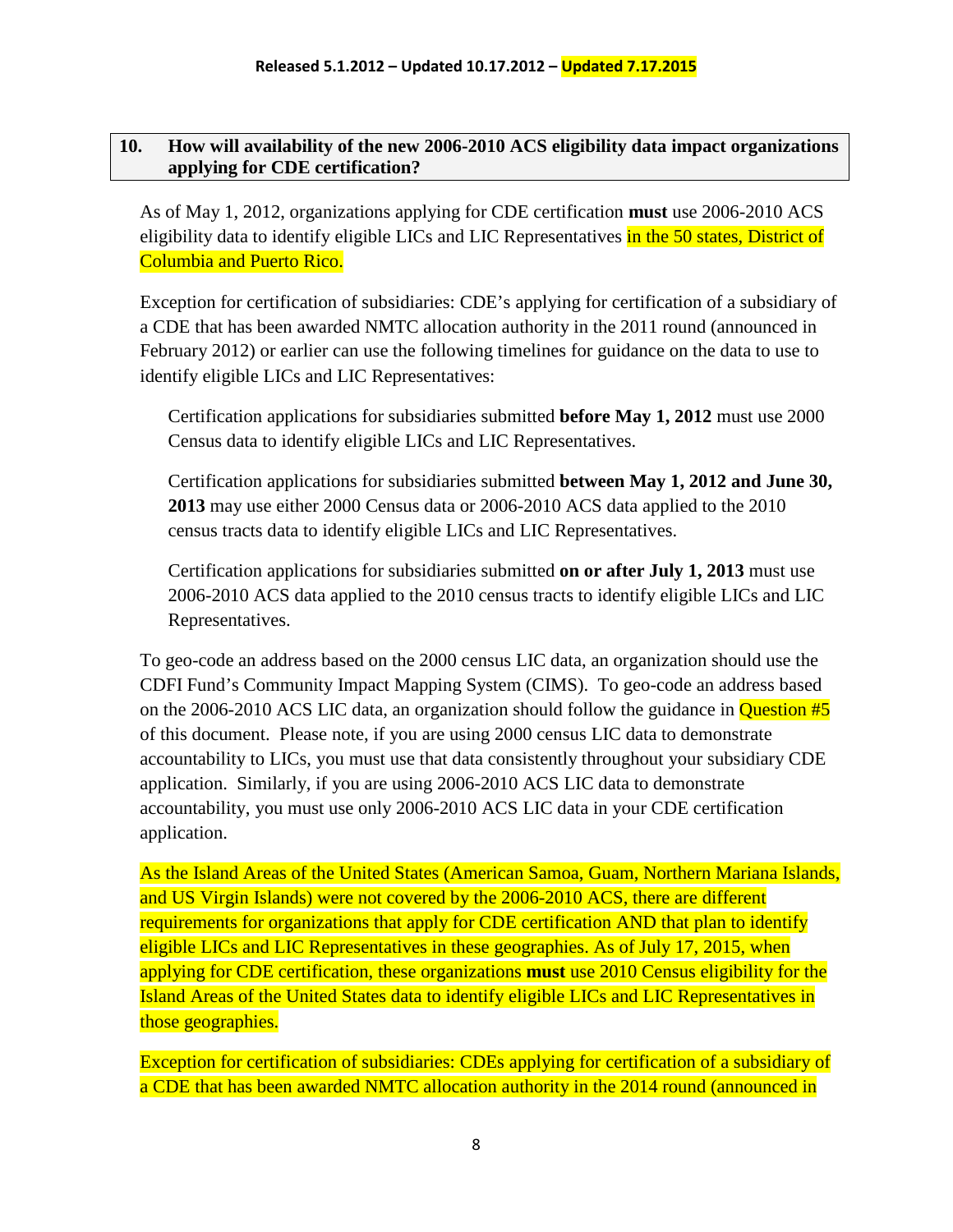June 2015) or earlier can use the following timelines for guidance on the data to use to identify eligible LICs and LIC Representatives:

Certification applications for subsidiaries submitted **before July 17, 2015** must use 2000 Census data for the Island Areas of the United States to identify eligible LICs and LIC Representatives.

Certification applications for subsidiaries submitted **between July 17, 2015 and July 16, 2016** may use either 2000 Census data or 2010 Census data for the Island Areas of the United States to identify eligible LICs and LIC Representatives.

Certification applications for subsidiaries submitted **on or after July 17, 2016** must use 2010 Census data for the Island Areas of the United States to identify eligible LICs and LIC Representatives.

#### <span id="page-8-0"></span>**11. How will availability of the new 2006-2010 ACS eligibility data impact currently certified CDEs that rely on eligible census tracts in maintaining Accountability requirement for CDE Certification?**

Currently certified CDEs must maintain accountability to their approved service area. It is incumbent on any certified CDE, from time to time, to review their board's accountability method to ensure compliance with the Accountability requirements of CDE Certification.

**Beginning on July 1, 2013, certified CDEs must use 2006-2010 ACS data applied to the 2010 census tracts to identify eligible census tracts in the 50 states, District of Columbia, and Puerto Rico for the purpose of maintaining compliance with the Accountability requirement of CDE Certification.[3](#page-8-1)** For example, assume there is a certified CDE that has a three-person governing board, one of whom is an LIC Representative. This CDE is deemed to meet the Accountability requirement because more than 20% of its governing board is LIC Representative of the CDE's Service Area. The LIC Representative board member is a representative because (s)he is a resident of an eligible census tract (based on 2000 Census data) in the CDE's Service Area. The CDE is relying on the eligibility of this census tract to maintain its Accountability to the Service Area. If this census tract is no longer eligible based on 2006-2010 ACS data applied to the 2010 census tracts, the CDE will have to adjust its method of accountability, which may include, but not be limited to, replacing or adding LIC Representative board members.

<span id="page-8-1"></span> $3$  The Island Areas of the United States were not covered by the 2006-2010 ACS. Beginning on July 17, 2016, certified CDEs must use the 2010 Census data to identify eligible census tracts in Island Areas of the United States in order to maintain compliance with the Accountability requirement of CDE certification.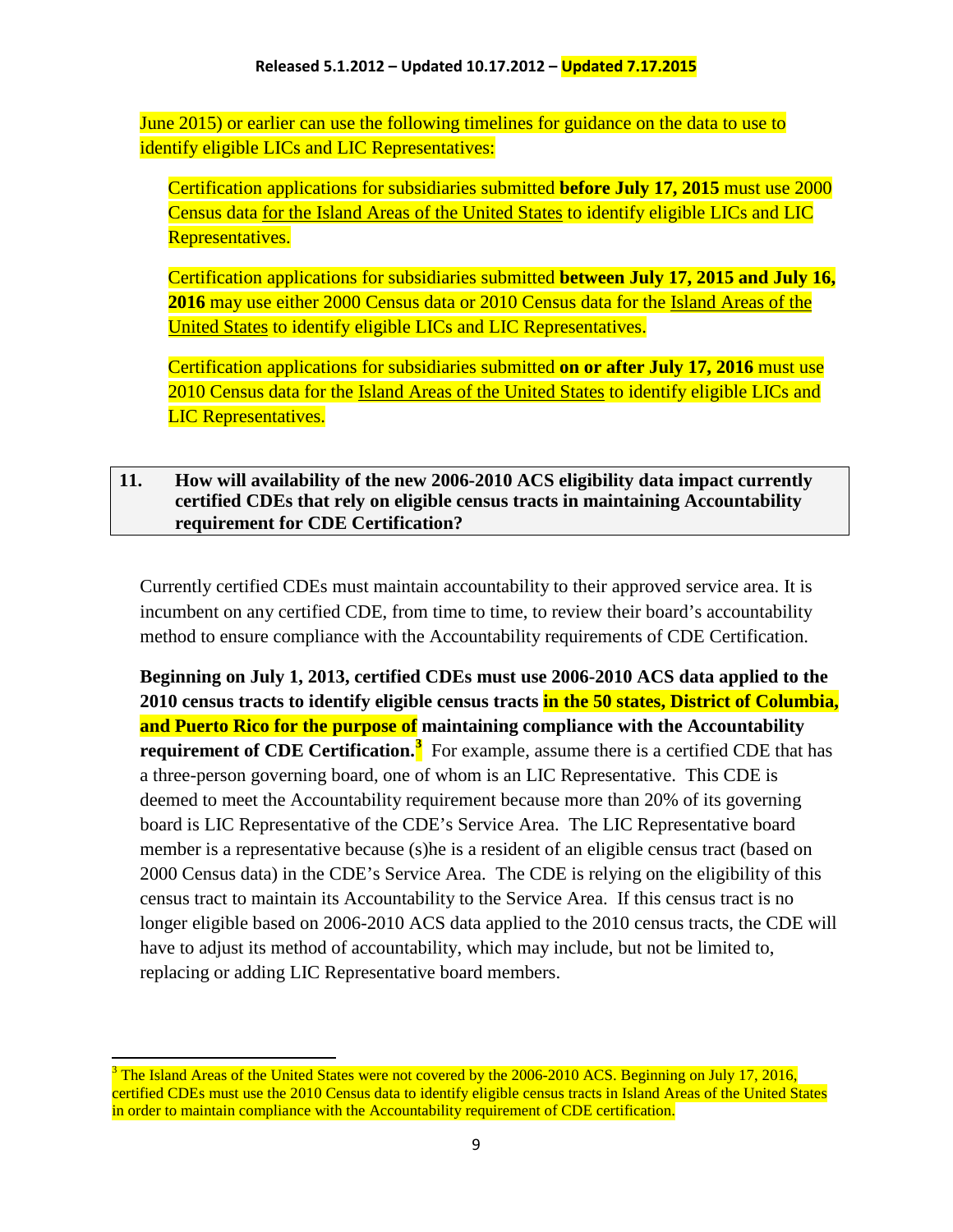#### <span id="page-9-0"></span>**12. How will availability of the new 2006-2010 ACS eligibility data impact currently certified CDEs that wish to modify their certified Service Area?**

Requests to modify certified Service Areas submitted between May 1, 2012 and June 30, 2013 may use either 2000 Census data or 2006-2010 ACS data applied to the 2010 census tracts to identify eligible LIC Representatives in the 50 states, District of Columbia, and Puerto Rico.

Requests to modify certified Service Areas submitted on or after July 1, 2013 must use 2006- 2010 ACS data applied to the 2010 census tracts to identify eligible LIC Representatives in the 50 states, District of Columbia, and Puerto Rico.

The Island Areas of the United States were not covered by the 2006-2010 ACS. For CDEs with LICs located in the Island Areas of the United States, requests to modify certified Service Areas submitted between July 17, 2015 and July 16, 2016 may use either 2000 Census data or 2010 Census data to identify eligible LIC Representatives. Requests to modify certified Service Areas submitted on or after July 17, 2016 must use 2010 Census data to identify eligible LIC Representatives in the Island Areas of the United States.

#### <span id="page-9-1"></span>**13. Will there be any changes in the CDFI Fund's Community Investment Impact System (CIIS) reporting for projects that use the 2006-2010 ACS data to qualify?**

The CDFI Fund will make updates to CIIS 10.0 to allow users to report eligibility and distress information based on the 2006-2010 ACS data. Specific guidance on the changes in certain fields will be released with CIIS 10.0.

## <span id="page-9-2"></span>**14. I can't find a 2000 census tract in the 2006-2010 ACS Low-Income Community data. Where is it?**

The 2006-2010 ACS data is based on the 2010 census tracts. As a part of the 2010 census, the US Census Bureau eliminated certain tracts from the 2000 census and incorporated the land area formerly covered by these tracts into new census tracts. More information on the relationships between the 2000 census tracts and the 2010 census tracts can be found the US Census Bureau's website: [http://www.census.gov.](http://www.census.gov/)

If you have an address for a potential NMTC project, the simplest way to find the 2010 census tract associated with that property is to geocode the address following the guidance in Question 5 of this document. If you do not have a specific address for a property or CIMS3 cannot geocode the address you have, the Census Bureau has maps of the 2010 census tracts for each county. These maps are accessible at [http://www.census.gov/geo/maps](http://www.census.gov/geo/maps-data/maps/2010tract.html)[data/maps/2010tract.html](http://www.census.gov/geo/maps-data/maps/2010tract.html), and may provide a useful reference.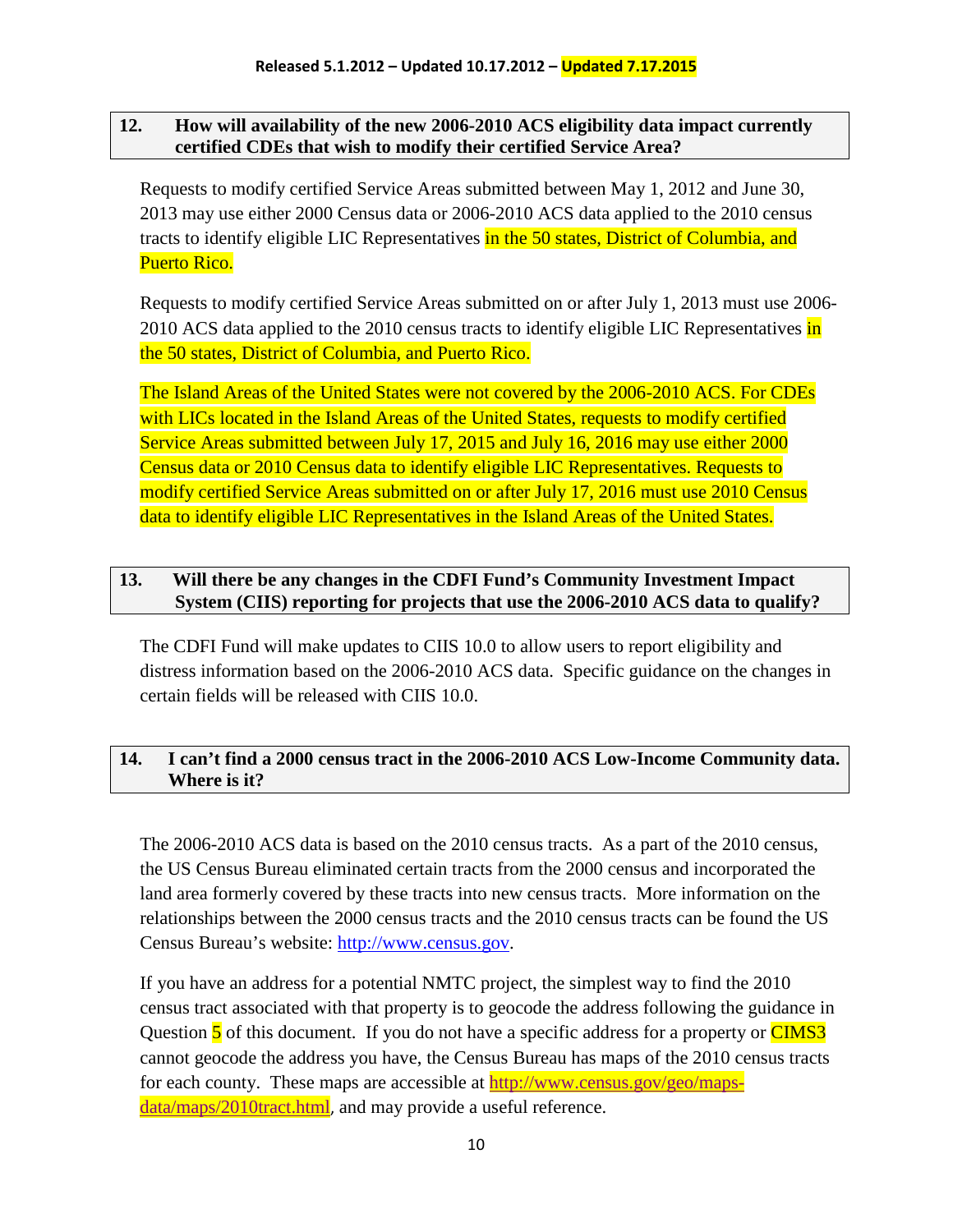#### <span id="page-10-0"></span>**15. A county was considered Non-Metropolitan in the 2000 census data, but is now listed as metropolitan in the 2006-2010 ACS Low-Income Community data. What is the reason for this change?**

When generating the 2006-2010 ACS Low-Income Community data (and 2010 census data for the Island Areas of the United States), the CDFI Fund defined Non-Metropolitan County based on OMB Bulletin No. 10-02: Update of Statistical Area Definitions and Guidance on Their Uses (see Question #3 for more information). This Bulletin provides an updated definition of Non-Metropolitan Counties from OMB Bulletin 99-04, which was used to define Non-Metropolitan with respect to the 2000 census data. Thus, users will find that some counties considered Non-Metropolitan in 2000 are now considered Metropolitan in the 2006-2010 ACS LIC data. All census tracts in the Island Areas of the United States remain Non-Metropolitan.

#### <span id="page-10-1"></span>**16. Where can I find a list of tracts that are especially eligible based on the fact that they are located in High Migration Rural Counties?**

The New Markets Tax Credit (NMTC) Program supports activities in eligible Low-Income Communities (LICs), which are defined by statute as population census tracts with a poverty rate of 20 percent or greater or a median family income (MFI) at or below 80 percent of the applicable area median family income (26 USC §45D(e)).

Section 223 of the American Jobs Creation Act of 2004 (P.L. 108-357, 118 Stat. 1418) amended the definition of NMTC-eligible LICs to include, among other things, census tracts in High Migration Rural Counties with a median family income at or below 85 percent of the applicable area median family income. A High Migration Rural County is any county which, during the 20-year period ending with the year in which the most recent census was conducted, has a net out-migration of inhabitants from the county of at least 10 percent of the population of the county at the beginning of such period.

The CDFI Fund has generated a list of 101 census tracts that, based on the 2006-2010 ACS data, qualify as eligible for NMTC investment under this special provision. The list can be found here: [http://www.cdfifund.gov/what\\_we\\_do/acs/update-census-data.asp.](http://www.cdfifund.gov/what_we_do/acs/update-census-data.asp)

**Note:** This document does not list all eligible tracts in High Migration Rural Counties. It only lists tracts that have a median family income between 80% and 85% of the applicable median family income, and are thus especially eligible under the High Migration Rural County provision.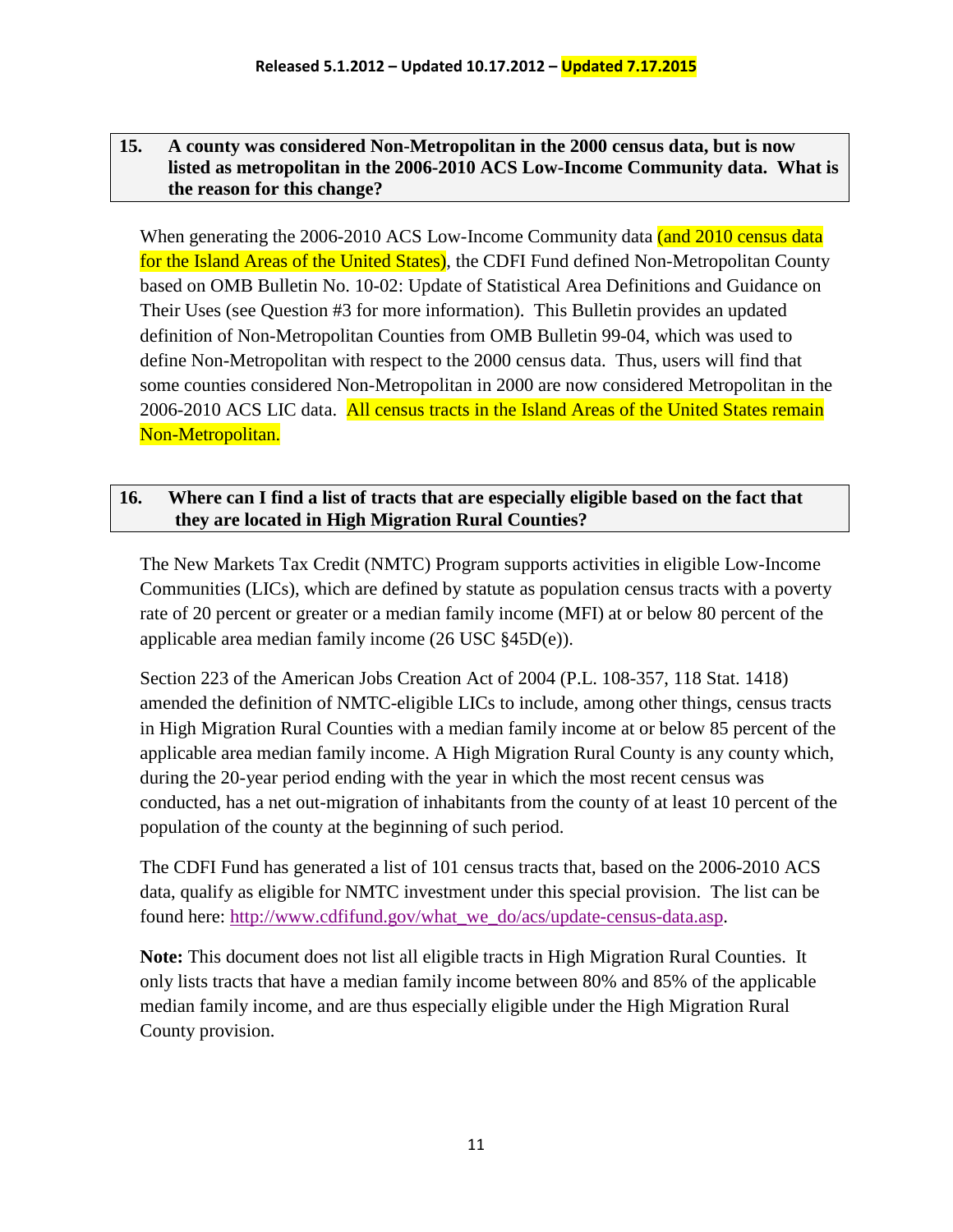#### <span id="page-11-0"></span>**17. My CDE plans to qualify a potential investment using the IRS Regulations on Targeted Populations under Section 45D(e)(2). Will the transition to the 2006-2010 American Community Survey data impact how I qualify this investment?**

The only aspect of the Target Population regulations that will be impacted by the transition from the 2000 Census data to the 2006-2010 ACS data is the 120 percent income restriction. This restriction requires that, in order to be considered a QALICB under the Low-Income Targeted Population provision, an entity cannot be located in a population census tract for which the median family income exceeds 120 percent of, in the case of a tract not located within a Metropolitan Area, the statewide median family income, or in the case of a tract located within a Metropolitan Area, the greater of statewide median family income or Metropolitan Area median family income.<sup>[4](#page-11-1)</sup>

Consistent with the transition period outlined in Question 4 of this FAQ, any CDE that has been awarded NMTC allocation authority in the 2011 round (announced in February 2012) or earlier can use the following timelines for guidance on the data it should use to qualify a potential Low-Income Targeted Population investment in the 50 states, the District of Columbia, and Puerto Rico:

QLICIs closed **before May 1, 2012** must use 2000 Census data for determining if a Low-Income Targeted Population investment lies in a census tract that does not exceed 120 percent of the applicable median family income.

QLICIs closed **between May 1, 2012 and June 30, 2013** may use either 2000 Census data or 2006-2010 ACS data applied to the 2010 census tracts for determining if a Low-Income Targeted Population investment lies in a census tract that does not exceed 120 percent of the applicable median family income.

QLICIs closed **on or after July 1, 2013** must use 2006-2010 ACS data applied to the 2010 census tracts for determining if a Low-Income Targeted Population investment lies in a census tract that does not exceed 120 percent of the applicable median family income.

All CDEs that receive allocation authority in the 2012 round must use the 2006-2010 ACS data applied to the 2010 census tracts to determine if a Low-Income Targeted Population investment lies in a census tract that does not exceed 120 percent of the applicable median family income in the 50 states, District of Columbia, and Puerto Rico.

<span id="page-11-1"></span><sup>&</sup>lt;sup>4</sup> This restriction does not apply to non-metropolitan tract with a population less than 2,000 or a metropolitan tract with a population less than 2,000 if more than 75 percent of the tract is zoned for commercial or industrial use. Please see the IRS Final Regulations: Targeted Populations Under Section  $45(D)(e)(2)$ [\(http://www.cdfifund.gov/docs/2011/nmtc/NMTC\\_IRS%20Federal%20Register%20120511.pdf\)](http://www.cdfifund.gov/docs/2011/nmtc/NMTC_IRS%20Federal%20Register%20120511.pdf) for more details.